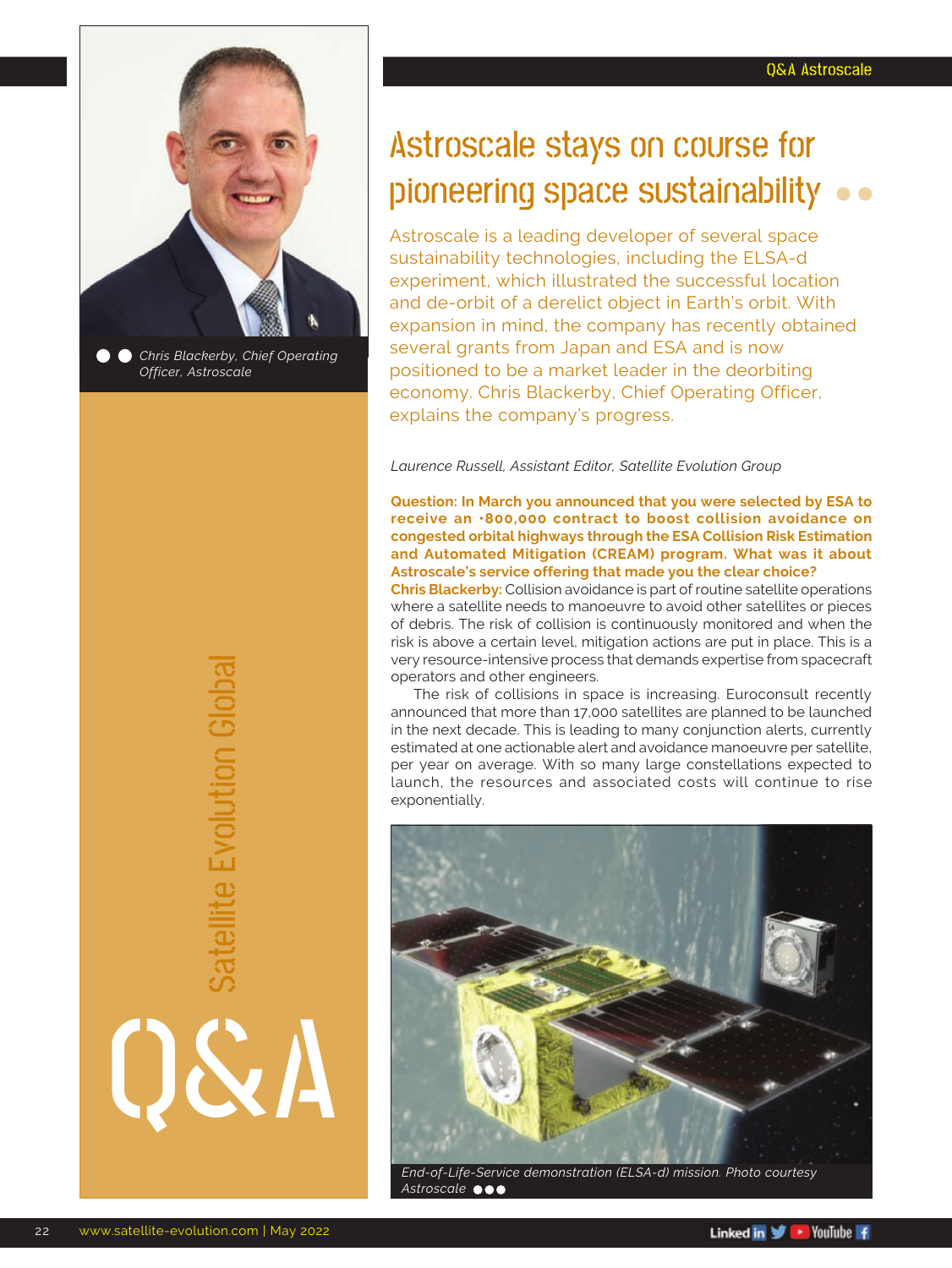

# echnolog I Yes, It's new AND improved!



Multi Carrier Transmission Lower Power Consumption **Higher Power Efficiency Smaller Packaging** 

The acknowledged industry leader in power efficiency, control **AND** quality!

For more information,<br>visit our website www.terrasatinc.com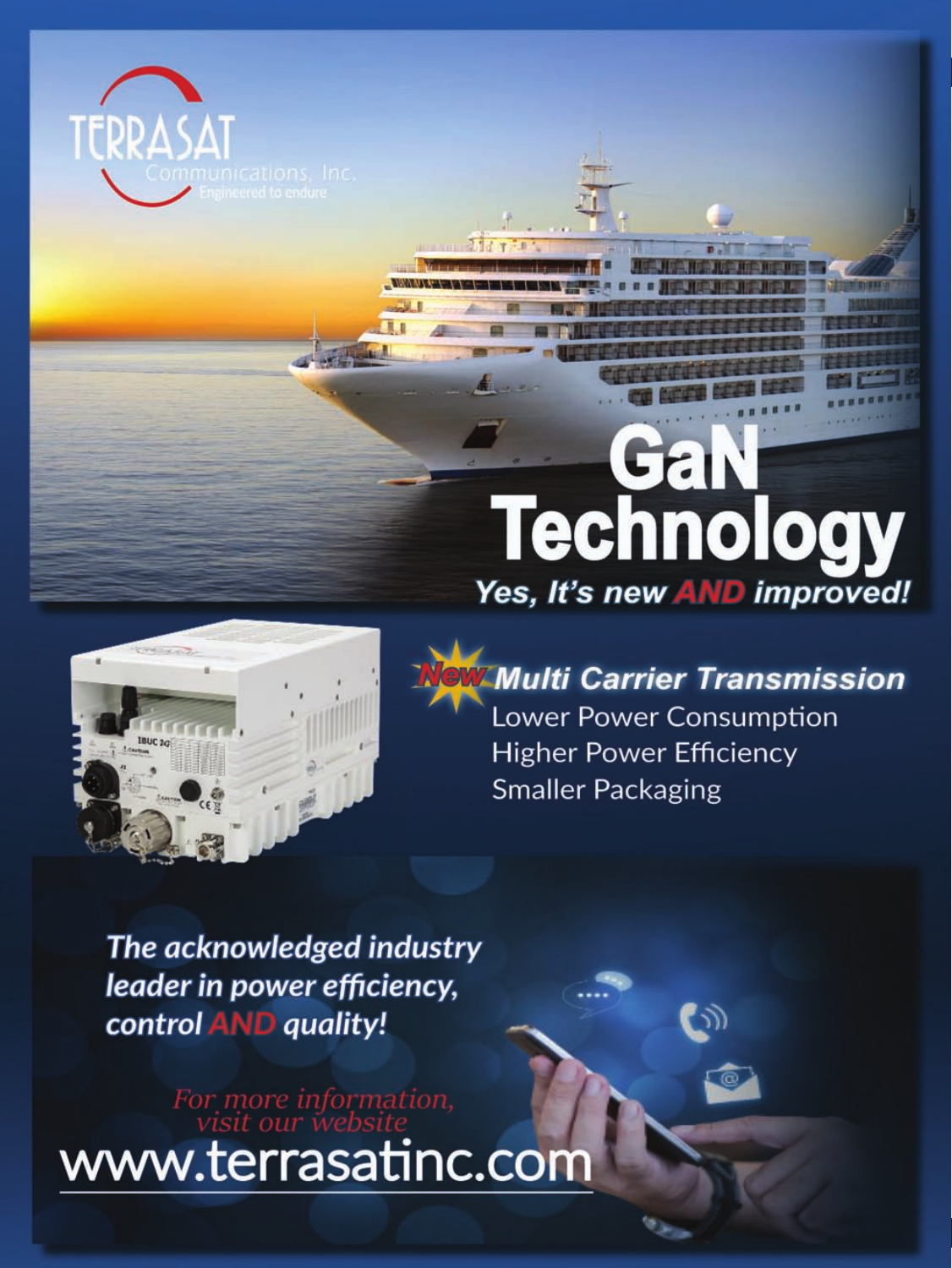



*ELSA-d pre launch test. Photo courtesy Astroscale*

The CREAM program will explore innovative ways to develop and test concepts for late commanding paths which will allow for late decisions in collision avoidance by looking at different classes of satellite collision avoidance operations, including constellations. Astroscale formed a strong partnership with the UK, Romania, and GMV Portugal to garner their expertise with on ground and onboard collision avoidance processes and information sharing systems. OneWeb is sharing its expertise and insights on the specific methods and challenges in managing collision avoidance for large satellite constellations.

It is expected that Astroscale services will be operating in very busy orbital regimes where efficient collision avoidance strategies will be of importance. We expect that our missions will be prime candidates to test future CREAM algorithms and software.

#### **Question: For those unaware, would you care to detail the emerging conversations around space debris and orbital sustainability?**

**Chris Blackerby:** We are at a critical juncture in our development and utilization of space. Society's use of data and information from satellites is expanding at an everincreasing rate, and this is driving more companies to launch more satellites to provide that data. These orbital highways are already crowded with objects, 95 percent of which are debris ranging from specks of paint to several ton upper stage rocket bodies.

Over the past few years, the space community and society at large has become aware of the urgency of the issue, and we are seeing a shift toward action, from both government and industry. Governments are funding missions to remove debris, satellite operators are taking more responsible actions in support of orbital sustainability, and a growing number of companies are getting into the satellite servicing business.

This call to action was most significantly seen during the G7 Summit in 2021, when member nations pledged to take action to tackle the hazard of space debris and released a statement that welcomes all efforts, public and commercial, in debris removal and on-orbit servicing activities.

## **Question: With satellite coverage set to exponentially increase as space law and de-orbiting commitments remain in their infancy, what will it take to assure sustainable orbits in the 21st century?**

**Chris Blackerby:** There are two key steps that need to be taken to keep space sustainable. First, satellite operators, especially operators that are building out large satellite constellations in low Earth orbit, should prepare satellites to be serviced prior to launch. Astroscale's proposal is to pre-mount a docking plate on all satellites so that if there is a failure in orbit, we can approach, rendezvous, and remove the defunct satellite. Preparation of satellites with a common interface allows us to produce servicing satellites at volume – safely and economically.

Second, those groups that have primarily contributed to the debris in orbit since the start of the space age, should pay for the removal of large objects. Since government missions created most of the existing debris in orbit, they should fund missions to remove critically large pieces such as upper stage rockets and defunct satellites. ESA, JAXA, and the UK Space Agency all have missions in various stages of development that are focused on the removal of orbital debris. Astroscale is currently working with JAXA and the UK Space Agency on their projects and we would like to see more of these missions worldwide.

Like roadside car services on highways terrestrially, servicing of satellites in space will keep our orbital highways safe, reduce the risk to commercial and government satellite operators, and stimulate the entire economy – both in orbit and on Earth.

**Question: In April, your contract with the Japanese Ministry of Economy, Trade, and Industry (METI) to research and develop extra-vehicular general-purpose robotic arm and hand technologies was renewed for another year, exemplifying the country's interest in creating disruptive progress in the space market. Do you believe the Western world underestimates the potential for space technology development in Asia?**

**Chris Blackerby:** Japan has a strong history in civil space with its first successful satellite launch in 1970. Over the following decades, Japanese contributions to space grew rapidly, to the point where Japan was a partner in building the ISS and now has one of the most robust space budgets in the world, supporting a wide array of missions.

Japan has also been at the forefront of the growing